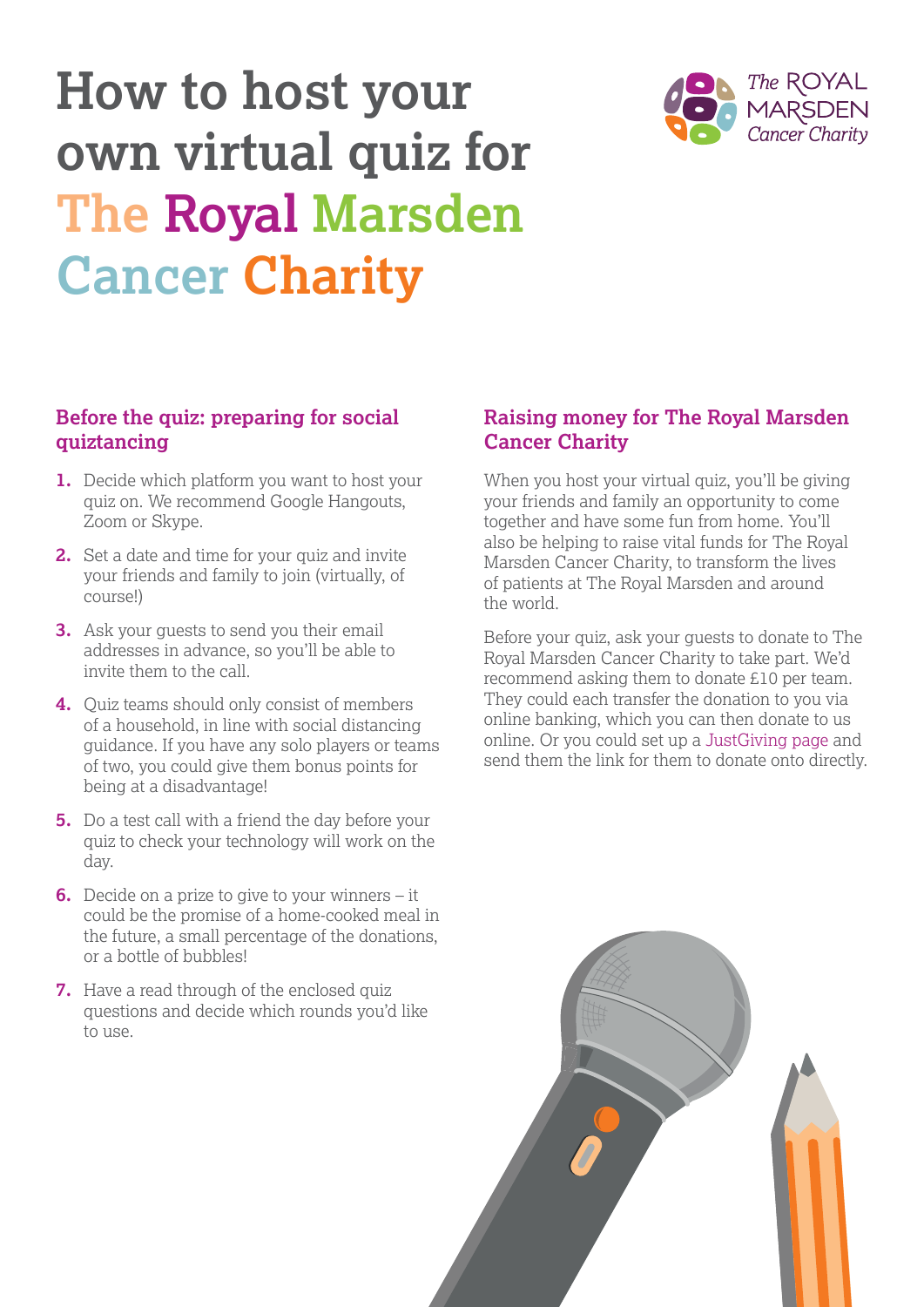## **On the day: let's get quizzical!**

- 1. When it's quiz time, invite your guests to a video call on your chosen platform, using their email addresses or by sharing a link.
- 2. Once everyone is in the call, welcome your guests to the quiz! It's then time to set some rules:
	- They need to have a pen and paper ready.
	- They should switch their device to mute whilst discussing the answers so that nobody else hears their guesses!
	- Teams should not use their phone or laptop to search for any of the answers – that only ruins the fun!
	- Teams will be self-marking, so everyone needs to be honest about what they've written down.
- 3. Time to get quizzing! Read through the questions in this pack and ask the teams to write down their answers. You could remove the multiple-choice element if you think they'll find it too easy! You can read out the answers for them to mark their progress after each round, or all together at the end.
- 4. The team with the most points at the end of the quiz wins the prize! If there is a draw, use the tie breaker question to decide on a winner. Crown your winner and thank your virtual guests for taking part and helping you to raise vital funds for The Royal Marsden Cancer Charity.

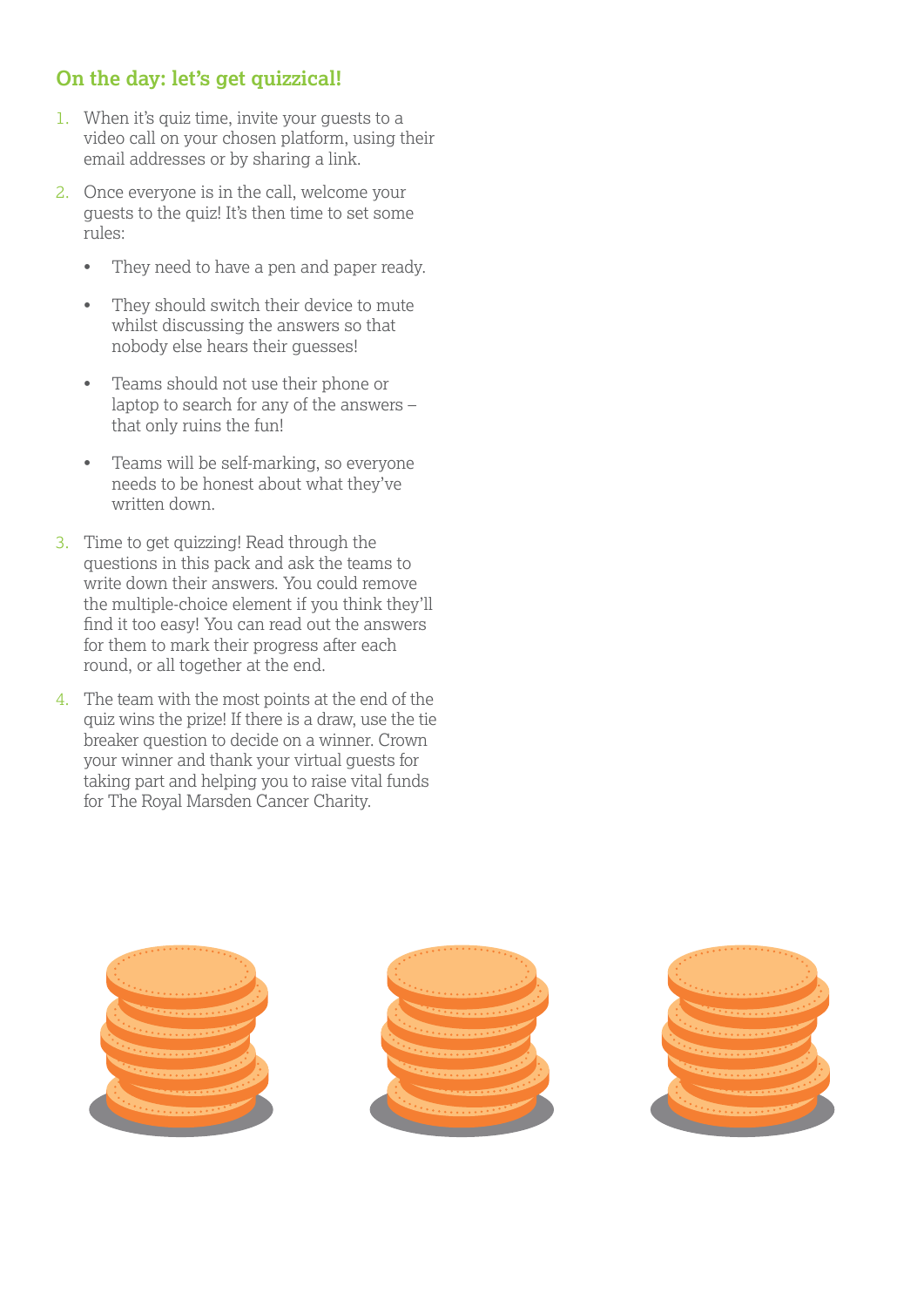# *Questions*

Here are some ready-made quiz questions for you to test your quizzers with, including multiple-choice options if you want to give them a hand. The correct answer is in bold. There are six rounds, plus a bonus round and tie breaker question. Or, feel free to create your own questions.

Happy quizzing!

## **Round 1: General knowledge**

**1.** Which famous musician was born Reginald Dwight?

Freddie Mercury / Tom Jones / **Elton John** / Gary Barlow

**2.** A Pica Pica is the scientific name for which animal?

Panda / King Penguin / Zebra / **Magpie**

**3.** The statue of Christ the Reedemer sits above which mountain in Rio de Janeiro?

**Corcovado** / Muscovado / Demerara / Rapadura

**4.** What kind of fish is Nemo, from the popular Disney animation?

Catfish / Pigfish / **Clownfish** / Spadefish

**5.** In what year did Apple first release the iPhone? 2006 / **2007** / 2008 / 2009

#### **Round 2: Music**

1. Who sang the bond theme song 'Goldfinger'?

**Shirley Bassey** / Bonnie Tyler / Olivia Newton-John / Cilla Black

2. Which country won the 2019 Eurovision with the song 'Arcade'?

Switzerland / Russia / Italy / **The Netherlands**

3. What type of instrument is a trumpet?

Woodwind / Percussion / String / **Brass**

4. How many number one singles did The Beatles have in the UK?

15 / **17** / 20 / 22

5. How are singer-songwriters, Neneh Cherry and Mabel related?

Aunt and niece / Cousins / **Mother and daughter** / Grandmother and granddaughter

# **Round 3: General knowledge**

- **1.** What is the national flower of England? **Rose** / Daffodil / Thistle / Shamrock
- **2.** In what year was the NHS founded? 1945 / 1946 / 1947 / **1948**
- **3.** In which month do the clocks turn back, and we gain an hour in bed?

January / March / **October** / November

- **4.** What does the chemical element Na stand for? Lead / **Sodium** / Gold / Aluminium
- **5.** Which actor has won the most Oscars?

Meryl Streep / **Katharine Hepburn** / Daniel Day-Lewis / Ingrid Bergman

# **Round 4: Geography**

- 1. How many stars are on the flag of China? One / Three / **Five** / Seven
- 2. Timbuktu is in which African country? **Mali** / Zambia / Kenya / South Africa
- 3. What is the largest body of water on Earth? Atlantic / Indian / Arctic / **Pacific**
- 4. Which country has the biggest landmass? China / **Russia** / USA / Canada
- 5. What is the current population of the UK? 56 million / **66 million** / 76 million / 86 million